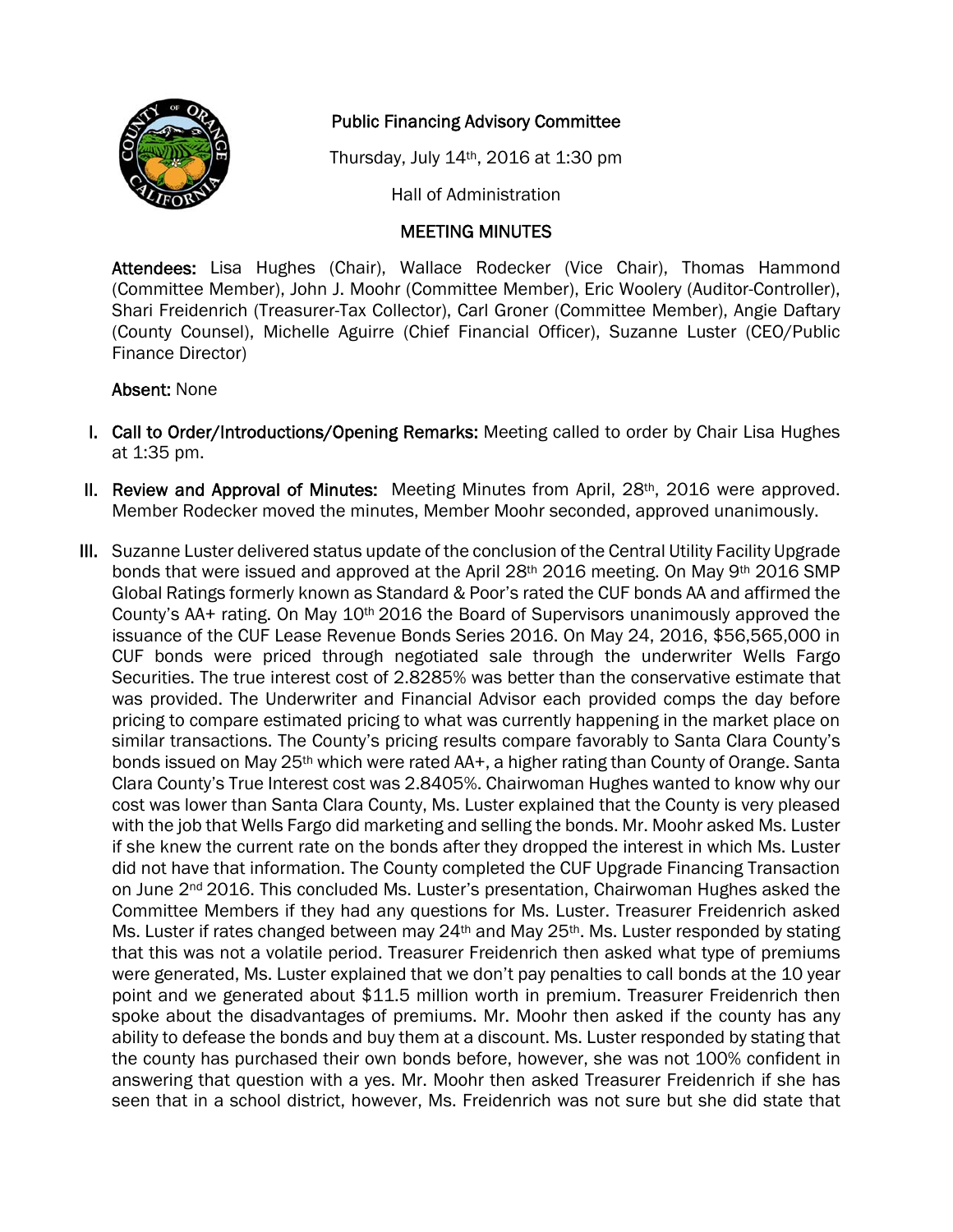they would be able to purchase in the open market. Ms. Luster clarified that the county has the ability to defease bonds and has done that in the past. Ms. Aguirre added that when this item went to The Board of Supervisors it was noted that after the 10 year period they would still have \$30 million dollars in debt remaining, so through the Strategic Financial Planning process the goal is to look for ways to set aside moneys to pay off that debt early after the 10 years. Chairwoman Hughes asked for a motion to receive and file the Public Finance Status Report, Mr. Hammond moved, Mr. Rodecker seconded, approved unanimously.

IV. Suzanne Luster presented the Approved Qualified Panels and Municipal Advisor and Bond Discloser Council for future County of Orange. CEO Public Finance requesting approval of the recommended panel of Municipal Advisors, formerly known as Financial Advisors. Recommending a panel of qualified Bond and Disclosure Counsel firms to assist the County in formulating and executing future financings. The county distributed a request for qualifications through Bid Sync, the County's electronic procurement platform. Seven qualification statements were received from Municipal Advisors Firms and eight Bond and Disclosure Counsel firms. Qualifications were reviewed by evaluation panels consisting of PFAC Members, Public Finance Managers, the Deputy Airport Director of Finance and County Counsel Deputy Attorney. Panel members were asked to consider firms with a wide range of experience in multiple financing type areas as well as firms that have specific expertise in Airport Financing or Housing Financing. All seven firms submitting applications for Municipal Advisor are recommended and seven of the eight Bond and Disclosure Counsel firms have been recommended. Subsequently, the county was notified that the Sidley Austin Public Finance Law practice has transferred to Norton Rose Fulbright, who is on our current panel as well as the recommended panel. The county confirmed that all attorneys that were proposed in the qualification did transfer from Sidley Austin to Norton Rose Fulbright and based on that information Public Finance does not recommended Sidley Austin for the current panel going forward. Public Finance requests that the committee approve the panels as recommended. If approved, they will submit the recommendation to the Board of Supervisors for approval at the July 26, 2016 meeting. This concluded Ms. Luster's presentation. Chairwoman Hughes stated that Mr. Moohr and Mr. Hammond attended the meetings on the Municipal Advisor and Bond and Disclosure Counsel. She then asked Mr. Hammond if he had any observations or comments about the Bond and Disclosure Counsel meeting and stated that he will be disqualified from voting. Mr. Hammond stated that he reviewed all of the requests for qualifications and stated that they were all extensive and we have to take them at face value because we do not have the resources to verify. Mr. Hammond saw no reason to disqualify any of the law firms that submitted applications. However, Mr. Hammond did add that the County has had a long and successful relationship with Orrick Herrington & Sutcliffe and Stradling Yocca Carlson & Rauth and he encouraged the other law firms in the room to compete for this business because it's very hard to break into this business. In conclusion Mr. Hammond found all applications to be compatible and satisfactory to serve the county. Chairwoman Hughes wanted to know why the one "no". Mr. Hammond then explained that all of the qualified lawyers from Sidley Austin went to Norton Rose, leaving Sidley Austin without bond experts. Ms. Luster added that it was a total of eighteen lawyers that left Sidley Austin. Mr. Groner then asked Ms. Luster what the policy is around notification of changes as we go forward. Meaning, do we have a policy is place where if a firm has a key personnel change, an ownership structure change, is facing regularity discipline, other actions and things we would like to know after today. Do the firms have an affirmative duty to tell us these things?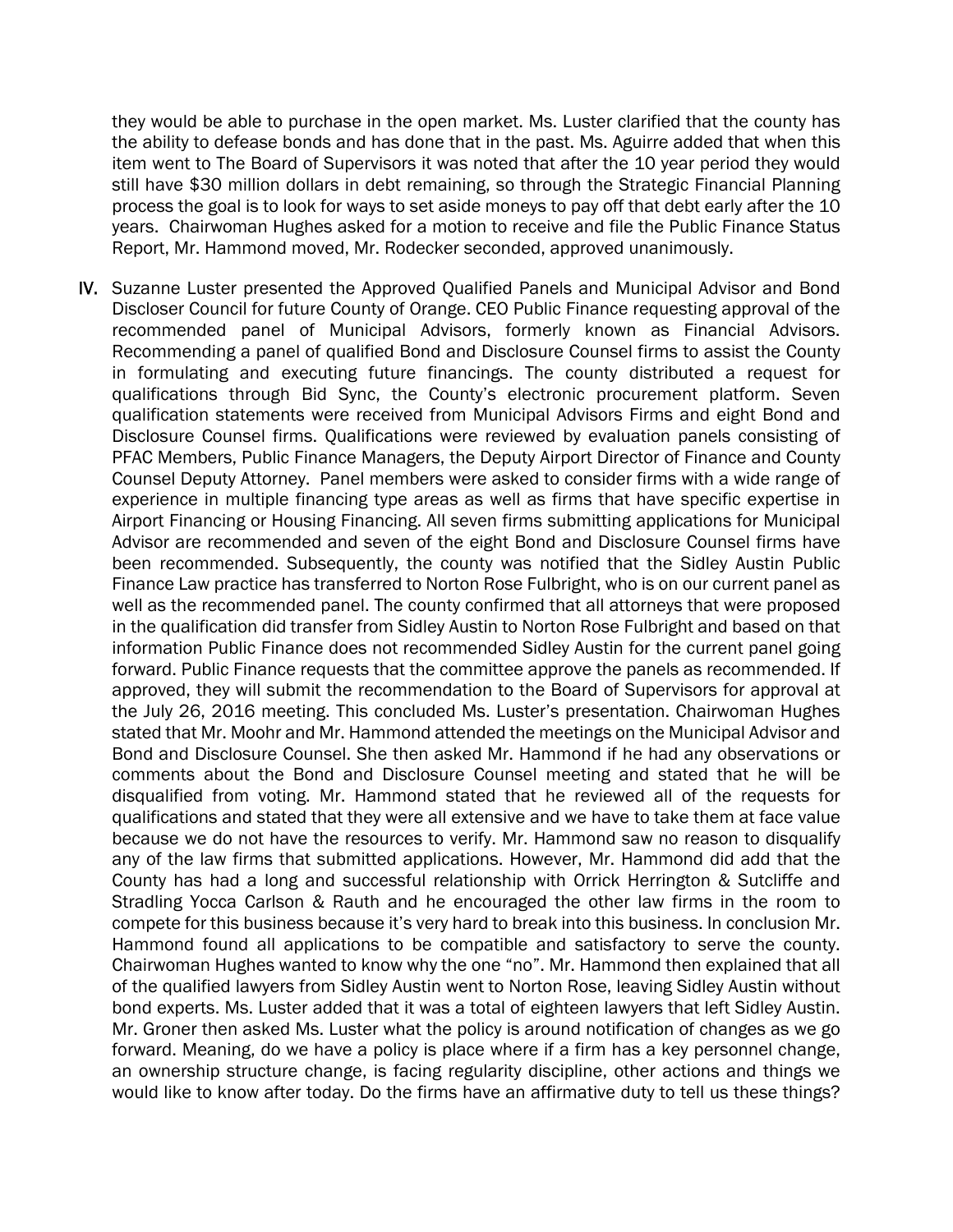Ms. Luster answered by stating that we do not have a policy requiring that notification but the way we learn of this information is when we have a proposed bond financing and we do a specific RFP to our current panel and in return they give us a list of principles and proposed staffing. And we always ask the question about any regulatory, lawsuits, sanctions that have been put on the firm. In fact, we haven't qualified the Bond Counsel Panel since 2011 and since that time there were a couple of firms that were on that panel when we submitted our RFP's they notified us they no longer had a Public Finance practice. Therefore, they would not be submitting. Mr. Moohr asked Chairwoman Hughes if it would be too difficult to put it in our contract a materiality clause in which they would have to notify us. Chairwoman Hughes then directed the question to County Counsel. Ms. Aguirre added that we are currently in the process of updating our contract adding that this is also a concern of the Board of Supervisors and this will be one of the things we will be looking at not only for this contract but for Countywide contracts. Chairwoman Hughes asked the panel if they had a consensus to support such a change in the contract manual, all agreed. Ms. Aguirre stated that she would relate that back to Rob Richardson our Contract Procurement Officer who can communicate that to the sub-committee. Chairwoman Hughes asked Mr. Moohr for his comments on the Municipal Advisor Consultants Meeting. Mr. Moohr stated that they were provided with documentation from all firms and they were asked to study them and submit an evaluation. He stated that on No. 2 there was not consensus and there was a subsequent phone conference and at the end of the conference there was still no consensus. Mr. Moohr had a question that came out of this in which he brought up checking references in which he believes it hasn't been done yet and if we could get it done before we select. Ms. Luster answered by stating that subsequent to the meeting they did check the references on the firms that did not have a consensus. Ms. Luster added that when we do a specific RFP for specific financing, however, we don't always check references. Mr. Moohr wanted to clarify that what Ms. Luster means is they do not check references to put them on the approved list but when it's time to award a contract. Ms. Luster responded by saying that it depends but generally no, we take them at face value and almost all of these firms and in this case are already on our current panel so we have familiarity and knowledge of their work. She clarified that it would be on a case by case basis. Chairwoman Hughes asked why we can't, as a policy check the references. Ms. Luster answered by stating that she understands Chairwoman Hughes' concerns and in the case of the firms that the County has a long track record with they didn't feel the need to check references. Ms. Luster added that going forward if that is the committee's wish they will do so. Treasurer Freidenrich had three items from the ASR guidelines that might be helpful for the next time. One relates to the references, the ASR guidelines for contract awards states "describe any previous department agency experience with a vendor that is relevant to the contract." Treasurer Freidenrich added that she believes having the references upfront is helpful. The second area is the rating summary for all bidders. Treasurer Freidenrich wasn't sure if they were rated on a yes or no scale or if they were given numbers. Treasurer Freidenrich ended by stating that because we have a standard contract is there a section that says: Are you going to meet all of these requirements? This would make that next process easy with nothing unexpected other than a caveat that states if our standard contract changes you would have to meet those requirements. Mr. Moohr added that the evaluation format was quite detailed in his opinion to see what kind of experience they had. Treasurer Freidenrich asked if the ASRs require us to put that detail in or not but the Board is really looking to get that information to see if the firms are satisfactory and they can get those references checked. Ms. Luster explained that when RFP's are done the scoring recap is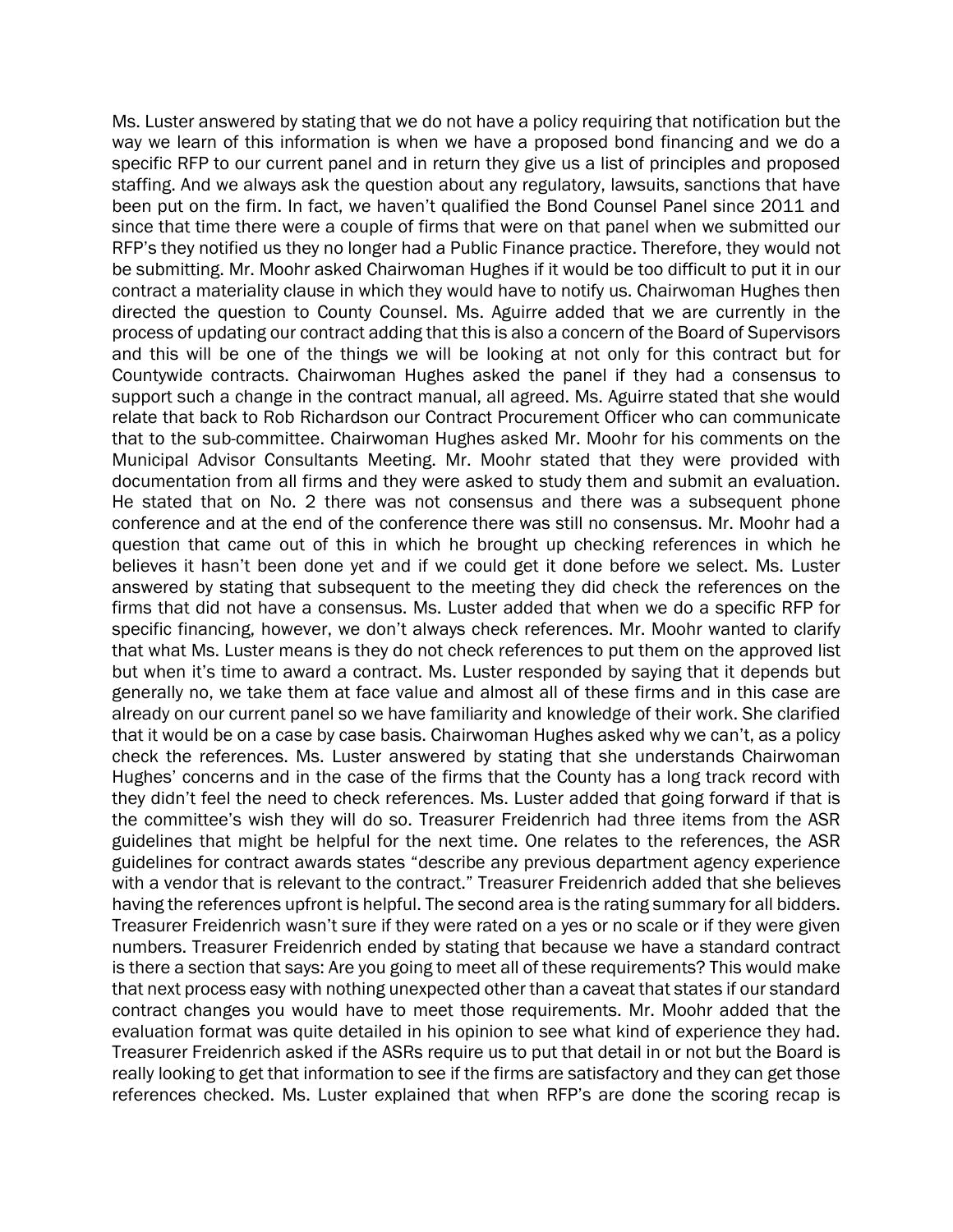included so that the Board of Supervisors can see the rankings clearly but in this case it was review the qualifications and then yes or no. Chairwoman Hughes wanted to clarify that the suggestions being made will be for the next time around. Treasurer Freidenrich added that she is looking for this information on a go forward basis and expressed the importance of having those references. Chairwoman Hughes stated that it is noted that the firms give their best references and that's who we check. Chairwoman Hughes explained that periodically the references provide other references and asked if we do anything similar to that. Ms. Luster explained that it is a small community and we do call our peer counties from time to time if we have a question and at a certain point we rely on the references listed. Treasurer Freidenrich suggested using a similar process as the Treasurer's Office where they ask for a list of references as well as a list of clients that are similar size including the county name and contact. This allows us to get a little bit of different information and someone similar in size will have a little bit of diversity in their thoughts. Ms. Luster then followed by stating when doing an RFP we ask the respondents to provide an appendix of similar type transactions and we have picked some that look similar and called our peers to see what their experience was. Chairwoman Hughes asked to clarify if we want to add these new procedures or are we already doing it. Ms. Aguirre answered her question by stating that we are already doing it and we are not out of compliance with any policy or procedure that is required but in the future we can do the reference checks through this process as well and it will not be a problem to do so. Chairwoman Hughes then asked Ms. Aguirre about the rating summary. Ms. Aguirre explained that, that it is between the RFQ Process and the RFP process so more detail and specific information is required for the RFP process. Therefore, the information provided to PFAC today is consistent with the information that was available through the RFQ process rather than the RFP process. If the committee should ever need any additional information that is something that Suzanne can provide you with. Chairwoman Hughes sees a problem if the RFP doesn't contain information with what the standard contract is. Ms. Luster clarified that when we send out applications we do provide terms and conditions from the contract policy manual and we do ask them if they are willing to meet them 100%, if not state exceptions that they have and we did receive a few exceptions that were provided to County Counsel to review. The exceptions were discussed and none of them were too egregious that we could not later negotiate. We clarified to the firms that by recommending them to the panel we were in no way agreeing to the exceptions that they stated. Chairwoman Hughes clarifies her question is more about process and asks if the applicants are receiving the standard contract and then being asked if they will be able to meet these demands. Ms. Luster answers "yes" to Chairwoman Hughes' question. Chairwoman Hughes makes a motion to approve the Municipal Advisor Consultants. Rodecker moves, Hammond seconds. Chairwoman Hughes asks if there are any questions. Mr. Rodecker asked if there is any relevance to the order of the firms other than alphabetical. Ms. Luster clarified that they are listed in alphabetical order. Mr. Moohr asks if any of the supervising principles of Columbia Capital are residents of Los Angeles or Orange County. Ms. Luster states that the principal, Courtney Shay, spends about 25% of her time in California. Ms. Luster noted that we had a representative present from Columbia and asked him to the podium to answer the question regarding principles in California. Adam Pope, from Columbia Capital Management stated that Courtney Shay does have a residence here and spends 25% of her time in California and 75% of her time in Chicago. Mr. Moohr asked if the other two principles listed were Chicago based. Mr. Pope stated that Jeff White is based in Kansas City as well as the other partner. Chairwoman Hughes asked if that was a concern of the committee in which Mr. Moohr responded that it